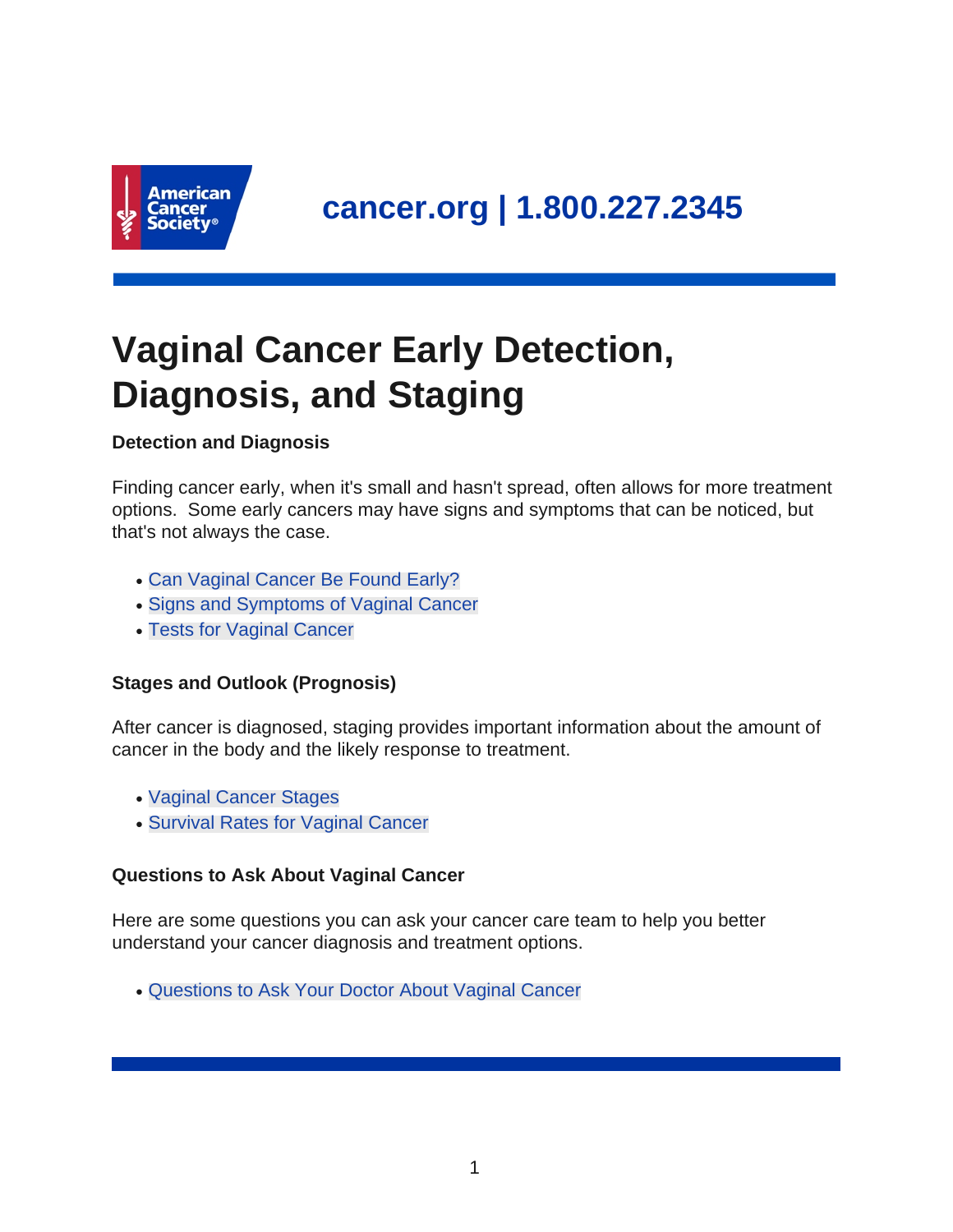# <span id="page-1-0"></span>**Can Vaginal Cancer Be Found Early?**

Sometimes vaginal cancer can be found early, when it's small and hasn't spread. It can cause [symptoms](#page-1-1) that lead women to seek medical attention. But many vaginal cancers don't cause symptoms until they've grown and spread.

Pre-cancerous areas of vaginal intraepithelial neoplasia (VAIN) don't usually cause any symptoms.

Still, [routine well-woman exams](https://www.cancer.org/content/cancer/en/healthy/find-cancer-early/womens-health.html)<sup>1</sup> and [cervical cancer screening](https://www.cancer.org/content/cancer/en/cancer/cervical-cancer/detection-diagnosis-staging/detection.html)<sup>2</sup> can sometimes find cases of VAIN and early invasive vaginal cancer.

## **Hyperlinks**

- 1. <www.cancer.org/healthy/find-cancer-early/womens-health.html>
- 2. <www.cancer.org/cancer/cervical-cancer/detection-diagnosis-staging/detection.html>

### **References**

American Society of Clinical Oncology. Vaginal Cancer: Risk Factors and Prevention. 08/2017. Accessed at www.cancer.net/cancer-types/vaginal-cancer/risk-factors-andprevention on March 7, 2018.

<span id="page-1-1"></span>Last Medical Review: March 19, 2018 Last Revised: March 19, 2018

# **Signs and Symptoms of Vaginal Cancer**

When vaginal cancer is small and only in the cells lining the vagina, it may not cause symptoms. **Invasive vaginal cancer** tends to be bigger and has spread into nearby tissues, like deeper into the wall of the vagina. Most women with invasive vaginal cancer have one or more symptoms, such as:

- Abnormal vaginal bleeding (often after sex)
- Abnormal vaginal discharge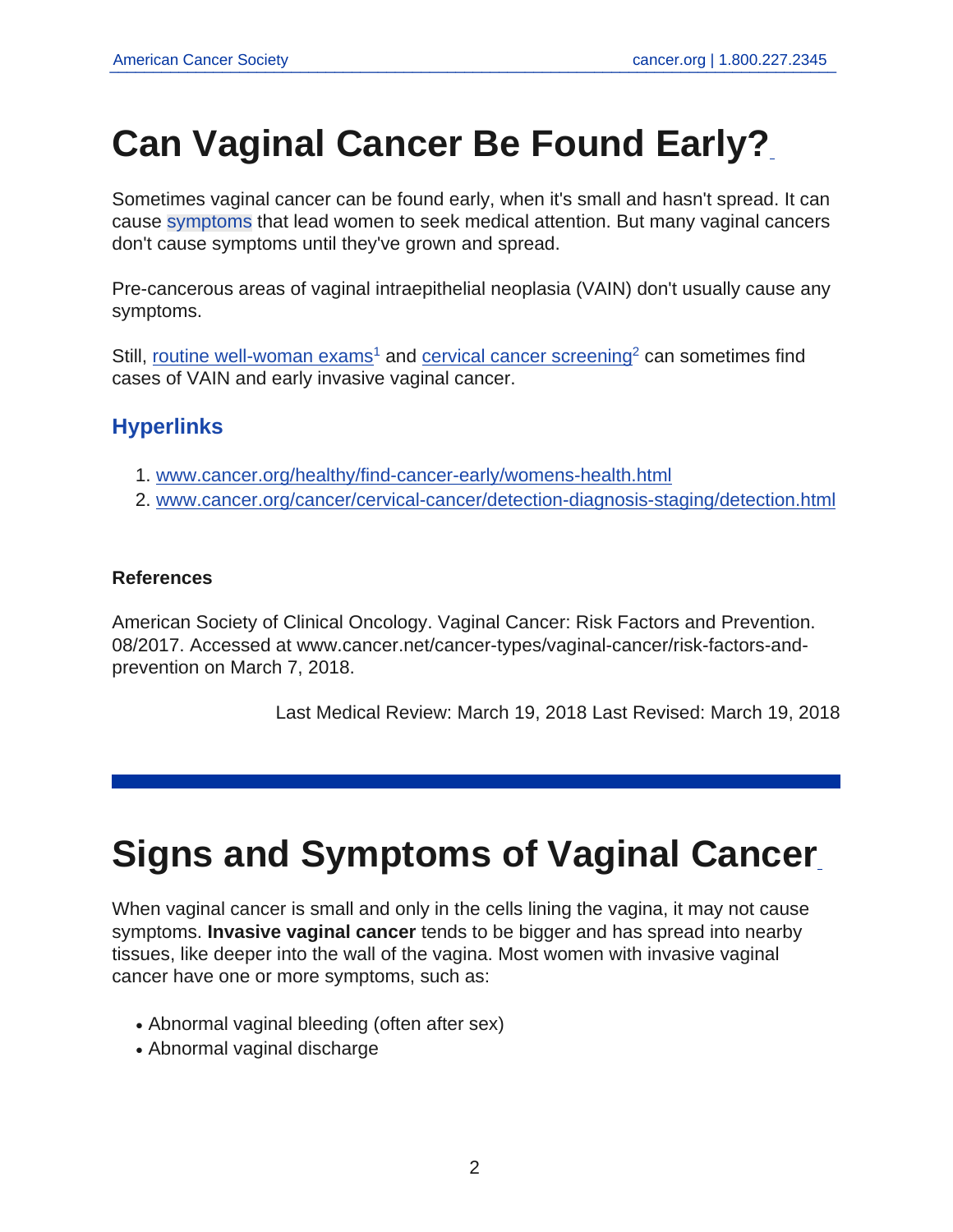- A mass or lump in the vagina that can be felt
- Pain during sex

**Advanced vaginal cancer** has spread beyond the vagina to nearby structures and [lymph nodes](https://www.cancer.org/content/cancer/en/cancer/cancer-basics/lymph-nodes-and-cancer.html)<sup>1</sup>. Symptoms of advanced vaginal cancer may be:

- Painful urination
- Constipation
- Pain in the pelvis or low in the belly
- Back pain
- Swelling in the legs

Having these symptoms does not always mean that you have cancer. In fact, these symptoms are more likely to be caused by something besides cancer, like an infection. The only way to know what's causing these problems is to see a health care professional.

If you have any of these symptoms, discuss them with a doctor right away. Remember, the sooner the problem is correctly diagnosed, the sooner you can start treatment, and the better the treatment will work.

## **Hyperlinks**

1. <www.cancer.org/cancer/cancer-basics/lymph-nodes-and-cancer.html>

### **References**

American Society of Clinical Oncology. Vaginal Cancer: Symptoms and Signs. 08/2017. Accessed at www.cancer.net/cancer-types/vaginal-cancer/symptoms-and-signs on March 7, 2018.

National Cancer Institute. Vaginal Cancer Treatment (PDQ®)–Patient Version. October 13, 2017. Accessed at www.cancer.gov/types/vaginal/patient/vaginal-treatment-pdq on March 7, 2018.

Society of Gynecologic Oncology. Vaginal Cancer Symptoms. Accessed at www.sgo.org/patients-caregivers-survivors/caregivers/vaginal-cancer-symptoms/ on March 7, 2018.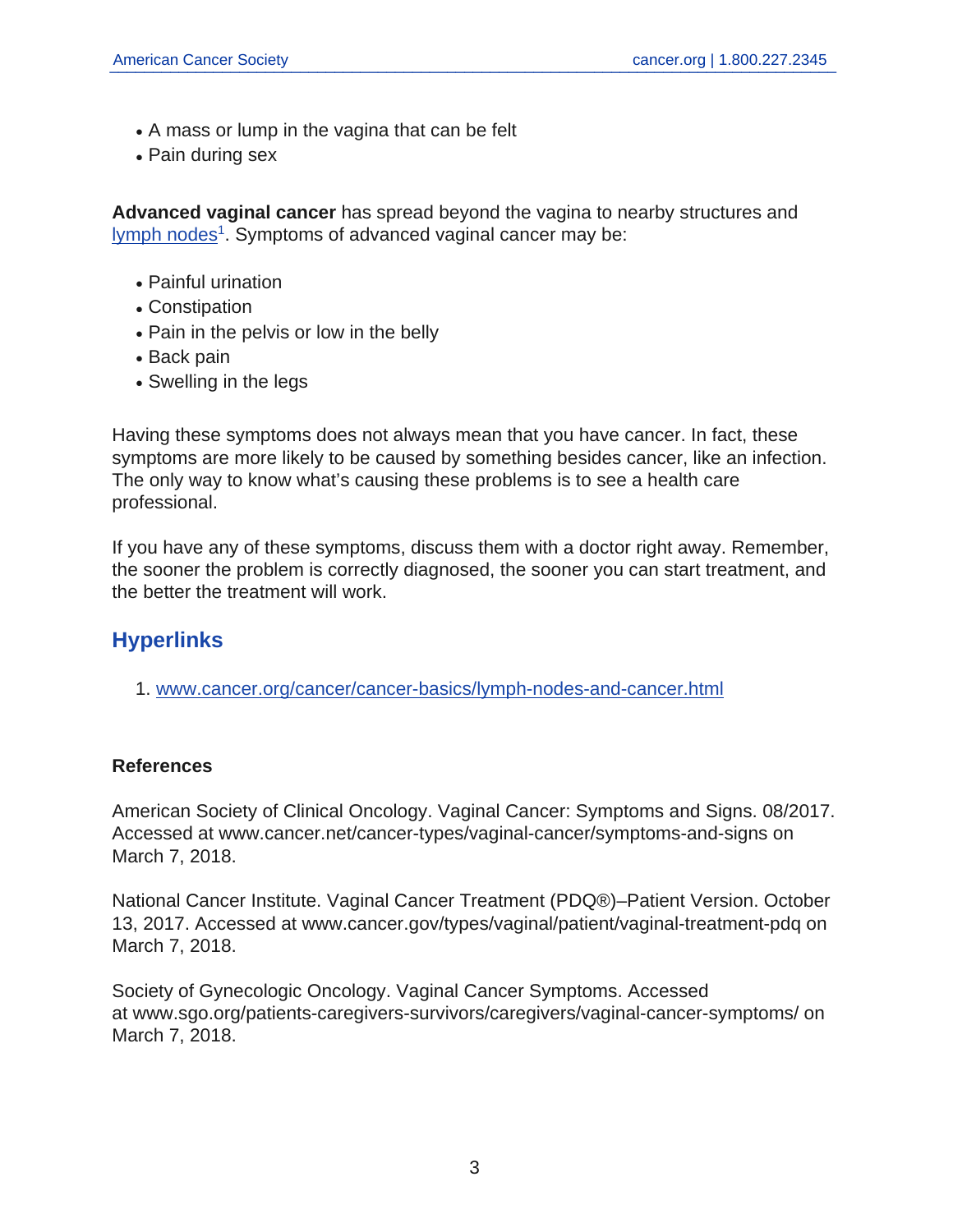<span id="page-3-0"></span>Last Medical Review: March 19, 2018 Last Revised: March 19, 2018

# **Tests for Vaginal Cancer**

If you have any of the [signs or symptoms](#page-1-1) of vaginal cancer, you should see a doctor. If the Pap test shows abnormal cells, or if the pelvic exam results are not normal, more tests will be needed. This may mean referral to a gynecologist (a doctor who specializes in problems of the female genital system).

## **Medical history and physical exam**

The first step is for the doctor to take a complete medical history. Risk factors and symptoms will be discussed. Then your doctor will physically examine you, including a pelvic exam and possibly a Pap test and/or a vaginal biopsy.

## **Colposcopy**

If certain symptoms suggest cancer or if the Pap test shows abnormal cells, you will need a test called colposcopy. In this procedure you lie on the exam table and a speculum is placed in your vagina to keep it open -- just like a pelvic exam. The doctor will use a colposcope to examine the cervix and vagina. The colposcope stays outside the body and has magnifying lenses (like binoculars). When the doctor looks through the colposcope, he or she can see the vaginal walls and the surface of the cervix closely and clearly. Sometimes a weak solution of acetic acid (much like vinegar) or iodine is used to make any abnormal areas easier to see. Using a colposcope to look at the vagina is called vaginoscopy.

Colposcopy itself is no more painful than a regular pelvic exam and can be done safely even if you're pregnant. If an abnormal area is seen on the cervix or vagina, a biopsy will be done. The biopsy can be slightly painful and may some cause pelvic cramping.

## **Biopsy**

Certain signs and symptoms may strongly suggest vaginal cancer, but many of them can be caused by other problems. The only way to be certain that it's cancer is to do a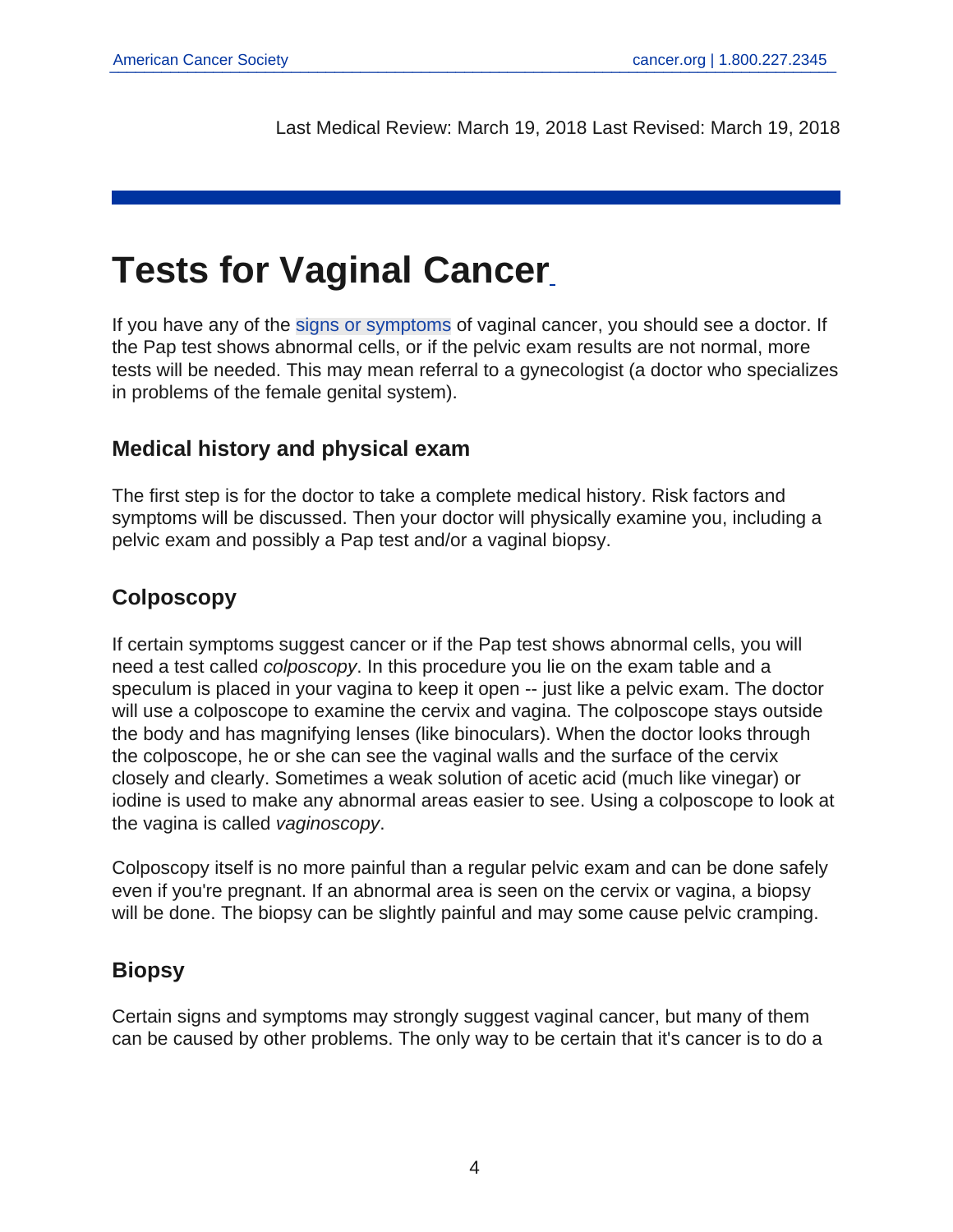$\overline{\text{biopsy}}^1$  $\overline{\text{biopsy}}^1$  $\overline{\text{biopsy}}^1$ . In this procedure, a small piece of tissue from the suspicious area is removed. A doctor specializing in diagnosing diseases with lab tests (a pathologist) will then look at the tissue sample under a microscope to see if cancer or a pre-cancerous condition is present and, if so, what type it is.

### **Imaging tests**

 $Imaging tests<sup>2</sup>$  $Imaging tests<sup>2</sup>$  use x-rays, magnetic fields, sound waves, or radioactive substances to create pictures of the inside of your body. Imaging tests may be done after a diagnosis of vaginal cancer to learn more about the cancer and see if it has spread.

### **Chest x-ray**

A plain [x-ray](https://www.cancer.org/content/cancer/en/treatment/understanding-your-diagnosis/tests/x-rays-and-other-radiographic-tests.html)<sup>3</sup> of your chest may be done to see if the cancer has spread to your lungs.

### **Computed tomography (CT) scan**

The computed tomography scan, most often called a [CT or CAT scan,](https://www.cancer.org/content/cancer/en/treatment/understanding-your-diagnosis/tests/ct-scan-for-cancer.html)<sup>4</sup> is an x-ray test that makes detailed cross-sectional images of your insides. Instead of taking one picture, like a standard x-ray, a CT scanner takes many pictures as it rotates around you. A computer then combines these pictures into an image of a slice of your body. A CT scan can provide information about the size, shape, and position of a tumor, and can be helpful to see if the cancer has spread to other organs. It can also help find enlarged [lymph nodes](https://www.cancer.org/content/cancer/en/cancer/cancer-basics/lymph-nodes-and-cancer.html)<sup>5</sup> that might have cancer cells.

**CT-guided needle [biopsy](https://www.cancer.org/content/cancer/en/treatment/understanding-your-diagnosis/tests/testing-biopsy-and-cytology-specimens-for-cancer/biopsy-types.html):** CT scans can also be used to guide a biopsy<sup>6</sup> needle into a suspected tumor. To do this, the patient lies on the CT scanning table, while a doctor moves a biopsy needle through the skin and toward the tumor. CT scans are repeated until the tip of the needle is inside the tumor. A small piece of the tumor is removed and looked at under a microscope. This isn't done to biopsy vaginal tumors, but it may be used to biopsy possible sites of cancer spread (metastases).

### **Magnetic resonance imaging (MRI) scan**

[Magnetic resonance imaging \(MRI\) scans](https://www.cancer.org/content/cancer/en/treatment/understanding-your-diagnosis/tests/mri-for-cancer.html)<sup>7</sup> use radio waves and strong magnets instead of x-rays to make images of the inside of your body. The energy from the radio waves is absorbed by your body and then released in a specific pattern formed by the type of tissue and by certain diseases. A computer translates the pattern into a detailed image of parts of the body. Like a CT scanner, this produce cross-sectional slices of your body. An MRI can also produce slices that are parallel with the length of your body.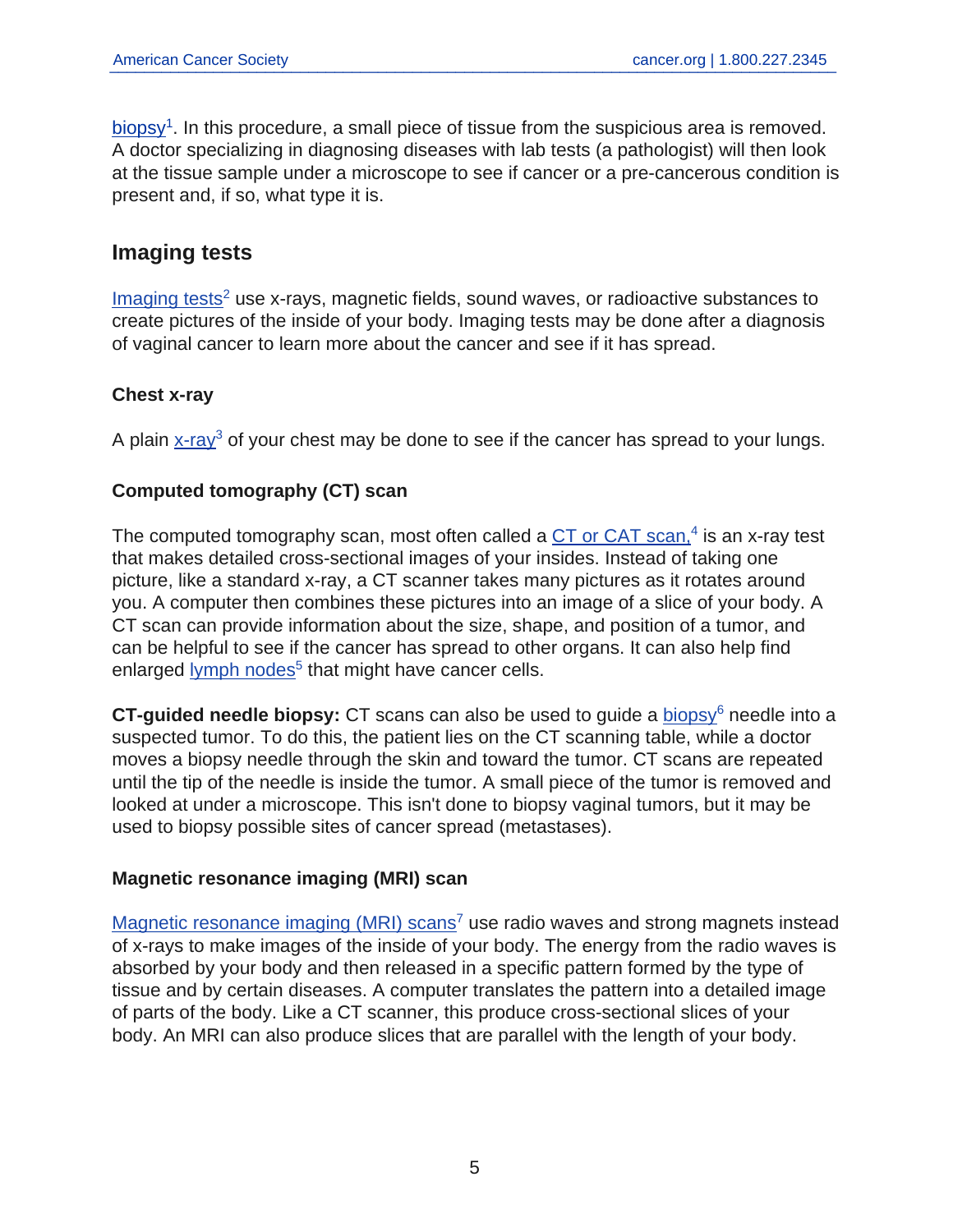MRI images are particularly useful in examining pelvic tumors. They may show enlarged [lymph nodes](https://www.cancer.org/content/cancer/en/cancer/cancer-basics/lymph-nodes-and-cancer.html)<sup>8</sup> in the groin. They are also helpful in finding cancer that has spread to the brain or spinal cord. (This rarely happens with vaginal cancer.)

### **Positron emission tomography (PET) scan**

A [positron emission tomography or PET scan](https://www.cancer.org/content/cancer/en/treatment/understanding-your-diagnosis/tests/nuclear-medicine-scans-for-cancer.html)<sup>9</sup> uses a mildly radioactive sugar that's put into your blood. Because cancer cells use sugar at a higher rate than normal cells, they absorb more of the radioactive sugar. The areas of radioactivity can be seen with a special camera.

The picture is not finely detailed like a CT or MRI scan, but it provides helpful information about your whole body. PET scans are not often used in women with early vaginal cancer, but they may be helpful in finding areas of cancer spread in more advanced cancers.

## **Endoscopic tests**

These [endoscopy procedures](https://www.cancer.org/content/cancer/en/treatment/understanding-your-diagnosis/tests/endoscopy.html)<sup>10</sup> are not used often for women with vaginal cancer, but they may be needed in certain cases.

### **Proctosigmoidoscopy**

This test may be done if the vaginal cancer is large and/or in the part of the vagina next to the rectum and colon. Proctosigmoidoscopy looks at the rectum and part of the colon. It's done to check for spread of vaginal cancer to these organs. In this procedure a thin, flexible, lighted tube is put into the rectum. The doctor can look closely and the inside of the rectum and the last part of the colon to look for cancer spread. Any areas that look suspicious will be biopsied. This test may be somewhat uncomfortable, but it should not be painful.

### **Cystoscopy**

Cystoscopy may be recommended if a vaginal cancer is large and/or is in the front wall of the vagina, near the bladder. This procedure allows the doctor to look at the inside of the bladder. It's done to check for spread of vaginal cancer to the bladder. It can be done in the doctor's office or clinic. You might be given an intravenous (IV) drug to make you drowsy. A thin tube with a lens and light is put into the bladder through the urethra. If suspicious areas or growths are seen, a biopsy will be done.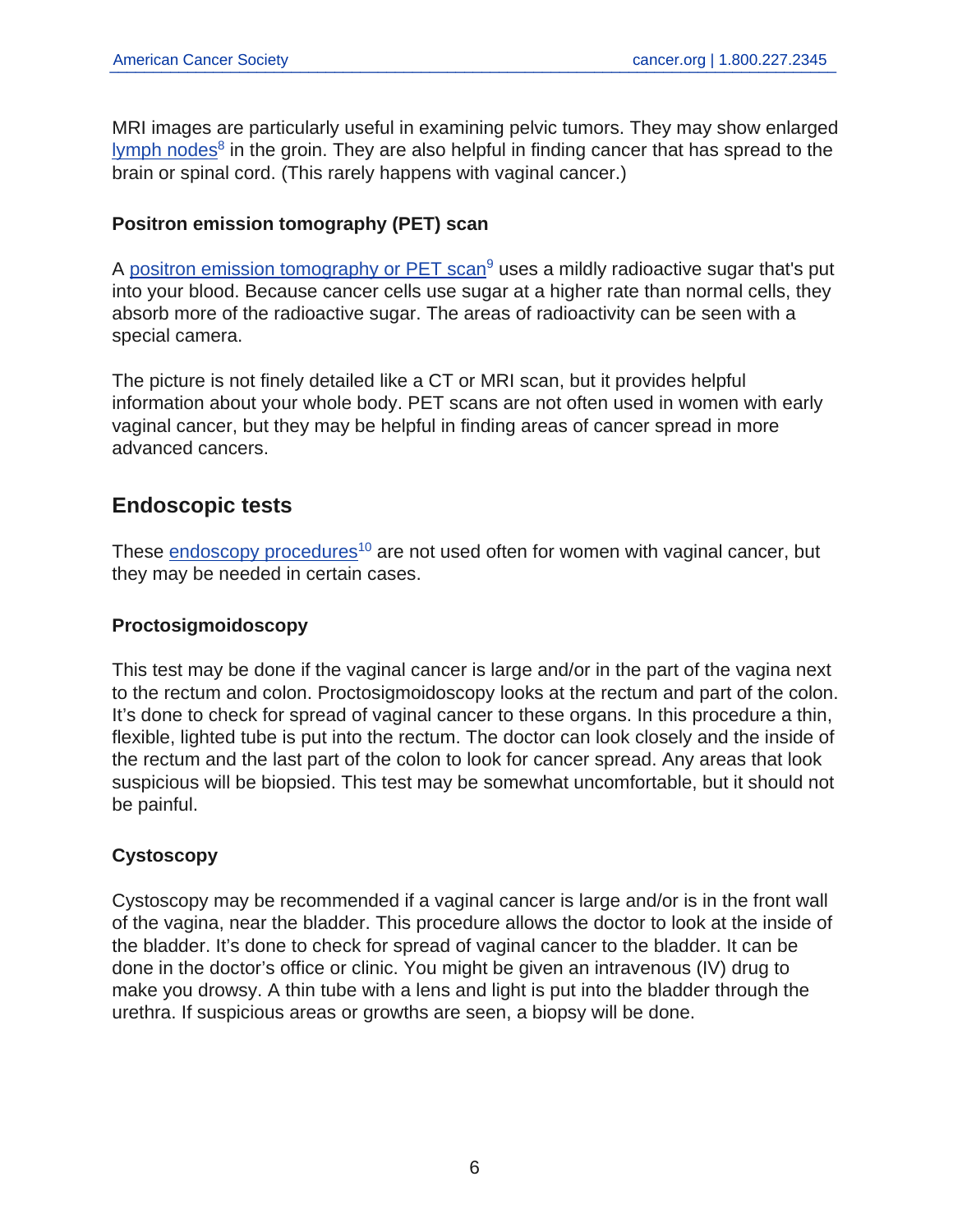## **Hyperlinks**

- 1. [www.cancer.org/treatment/understanding-your-diagnosis/tests/testing-biopsy-and](www.cancer.org/treatment/understanding-your-diagnosis/tests/testing-biopsy-and-cytology-specimens-for-cancer.html)[cytology-specimens-for-cancer.html](www.cancer.org/treatment/understanding-your-diagnosis/tests/testing-biopsy-and-cytology-specimens-for-cancer.html)
- 2. <www.cancer.org/treatment/understanding-your-diagnosis/tests.html>
- 3. [www.cancer.org/treatment/understanding-your-diagnosis/tests/x-rays-and-other](www.cancer.org/treatment/understanding-your-diagnosis/tests/x-rays-and-other-radiographic-tests.html)[radiographic-tests.html](www.cancer.org/treatment/understanding-your-diagnosis/tests/x-rays-and-other-radiographic-tests.html)
- 4. [www.cancer.org/treatment/understanding-your-diagnosis/tests/ct-scan-for](www.cancer.org/treatment/understanding-your-diagnosis/tests/ct-scan-for-cancer.html)[cancer.html](www.cancer.org/treatment/understanding-your-diagnosis/tests/ct-scan-for-cancer.html)
- 5. <www.cancer.org/cancer/cancer-basics/lymph-nodes-and-cancer.html>
- 6. [www.cancer.org/treatment/understanding-your-diagnosis/tests/testing-biopsy-and](www.cancer.org/treatment/understanding-your-diagnosis/tests/testing-biopsy-and-cytology-specimens-for-cancer/biopsy-types.html)[cytology-specimens-for-cancer/biopsy-types.html](www.cancer.org/treatment/understanding-your-diagnosis/tests/testing-biopsy-and-cytology-specimens-for-cancer/biopsy-types.html)
- 7. <www.cancer.org/treatment/understanding-your-diagnosis/tests/mri-for-cancer.html>
- 8. <www.cancer.org/cancer/cancer-basics/lymph-nodes-and-cancer.html>
- 9. [www.cancer.org/treatment/understanding-your-diagnosis/tests/nuclear-medicine](www.cancer.org/treatment/understanding-your-diagnosis/tests/nuclear-medicine-scans-for-cancer.html)[scans-for-cancer.html](www.cancer.org/treatment/understanding-your-diagnosis/tests/nuclear-medicine-scans-for-cancer.html)
- 10. <www.cancer.org/treatment/understanding-your-diagnosis/tests/endoscopy.html>

#### **References**

American Society of Clinical Oncology. Vaginal Cancer: Diagnosis. 08/2017. Accessed at www.cancer.net/cancer-types/vaginal-cancer/diagnosis on March 8, 2018.

National Cancer Institute. Vaginal Cancer Treatment (PDQ®)–Patient Version. October 13, 2017. Accessed at www.cancer.gov/types/vaginal/patient/vaginal-treatment-pdq on March 8, 2018.

Society of Gynecologic Oncology. Vaginal Cancer. What tests might your gynecologic oncologist perform to determine treatment? Accessed at www.sgo.org/patientscaregivers-survivors/patients/vaginal-cancer-what-tests-might-your-gynecologiconcologist-perform/ on March 8, 2018.

Last Medical Review: March 19, 2018 Last Revised: March 19, 2018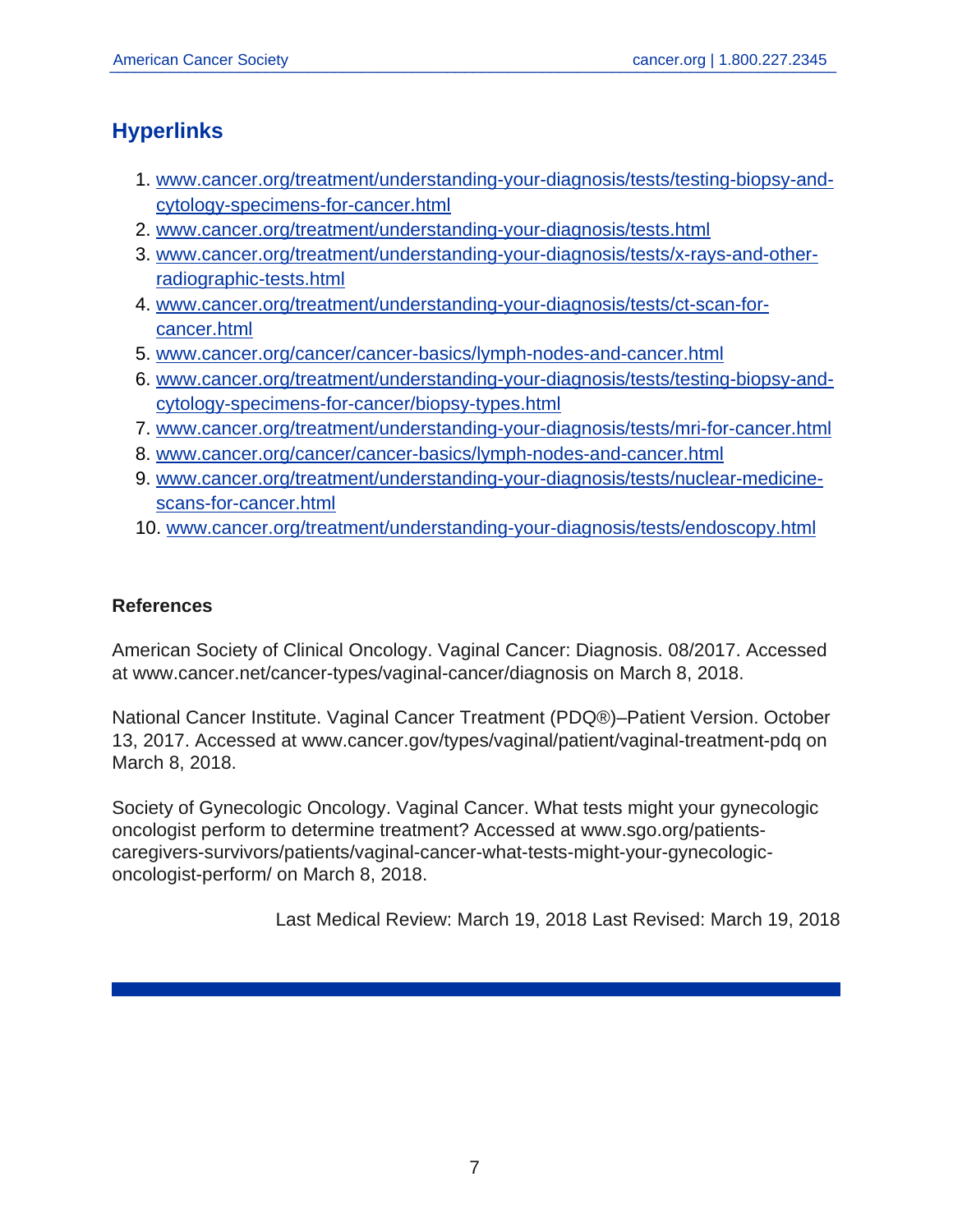# <span id="page-7-0"></span>**Vaginal Cancer Stages**

After a woman is diagnosed with vaginal cancer, doctors will try to figure out if it has spread, and if so, how far. This process is called **staging**. The stage of a cancer describes how much cancer is in the body. It helps determine how serious the cancer is and how best to [treat](https://www.cancer.org/content/cancer/en/cancer/vaginal-cancer/treating.html)<sup>1</sup> it. Doctors also use a cancer's stage when talking about survival statistics.

Vaginal cancer stages range from stage I (1) through IV (4). As a rule, the lower the number, the less the cancer has spread. A higher number, such as stage IV, means cancer has spread more. Although each person's cancer experience is unique, cancers with similar stages tend to have a similar outlook and are often treated in much the same way.

## **How is the stage determined?**

The 2 systems used for staging vaginal cancer, the**FIGO(International Federation of Gynecology and Obstetrics) system** and the**AJCC (American Joint Committee on Cancer TNM staging system)**are basically the same.

They both use 3 key pieces of information to stage (classify) this cancer :

- The extent (size) of the **t**umor (T): How large is the cancer and has it grown into the vaginal wall? Has the cancer reached nearby structures like the wall of the pelvis? (The pelvis is the internal cavity that contains the internal female reproductive organs, rectum, bladder, and parts of the large intestine.)
- The spread to nearby [lymph nodes](https://www.cancer.org/content/cancer/en/cancer/cancer-basics/lymph-nodes-and-cancer.html) (N): Has the cancer spread to the lymph nodes<sup>2</sup> in the pelvis or groin (inguinal) area?
- The spread (**m**etastasis) to distant sites **(M):** Has the cancer spread to distant lymph nodes or distant organs?

Numbers or letters after T, N, and M provide more details about each of these factors. Higher numbers mean the cancer is more advanced. Once a person's T, N, and M categories have been determined, this information is combined in a process called **stage grouping** to assign an overall stage.

The staging system in the table primarily uses the **clinical stage**. This is based on the results of a physical exam, biopsy, and [imaging tests](#page-3-0) done before surgery. **Surgical staging**is determined by examining tissue removed during an operation. For more on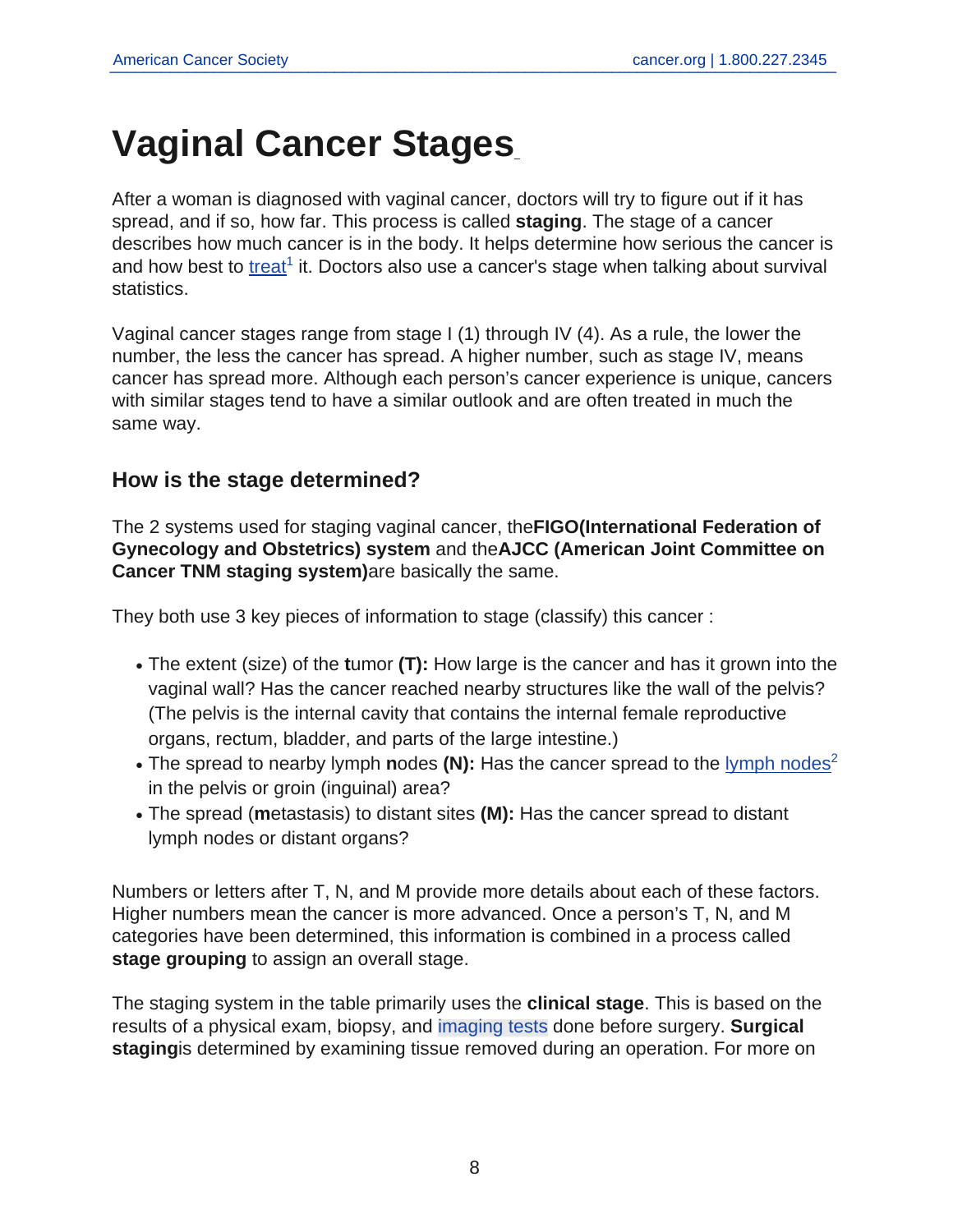this, see [Cancer Staging](https://www.cancer.org/content/cancer/en/treatment/understanding-your-diagnosis/staging.html)<sup>3</sup>.

The system described below is the most recent AJCC system, effective as of January 2018.

These systems are not used to stage vaginal melanoma, which is staged like melanoma of the skin. Information about melanoma staging can be found in [Melanoma Skin](https://www.cancer.org/cancer/melanoma-skin-cancer.html) [Cancer](https://www.cancer.org/cancer/melanoma-skin-cancer.html)<sup>4</sup>.

Vaginal cancer staging can be complex, so ask your doctor to explain it to you in a way you understand.

| <b>AJCC</b><br><b>Stage</b> | <b>Stage</b><br><b>grouping</b> | <b>FIGO</b><br><b>Stage</b> | Stage description*                                                                                                                                                                                                                             |
|-----------------------------|---------------------------------|-----------------------------|------------------------------------------------------------------------------------------------------------------------------------------------------------------------------------------------------------------------------------------------|
| ΙA                          | $\overline{\text{T1a}}$         |                             | The cancer is only in the vagina and is no larger than 2 cm (4/5)<br>linch) (T1a).                                                                                                                                                             |
|                             | IN0<br>M0                       |                             | It has not spread to nearby lymph nodes (N0) or to distant sites<br>(M0).                                                                                                                                                                      |
|                             | TТb                             |                             |                                                                                                                                                                                                                                                |
| IB                          | IN0                             |                             | The cancer is only in the vagina and is larger than 2.0 cm (4/5 inch)<br>$(T1b)$ .                                                                                                                                                             |
|                             | M0                              |                             | It has not spread to nearby lymph nodes (N0) or to distant sites<br>(M0).                                                                                                                                                                      |
| <b>IIA</b>                  | $\overline{\text{T2a}}$         |                             | The cancer has grown through the vaginal wall, but not as far as the                                                                                                                                                                           |
|                             | IN0                             | II                          | pelvic wall and is no larger than 2.0 cm (4/5 inch) (T2a).                                                                                                                                                                                     |
|                             | M0                              |                             | It has not spread to nearby lymph nodes (N0) or to distant sites<br>(M0).                                                                                                                                                                      |
| <b>IIB</b>                  | T2b                             | II                          | The cancer has grown through the vaginal wall, but not as far as the<br>pelvic wall and is larger than 2.0 cm (4/5 inch) (T2b).                                                                                                                |
|                             | IN0                             |                             |                                                                                                                                                                                                                                                |
|                             | M0                              |                             | It has not spread to nearby lymph nodes (N0) or to distant sites<br>(M0).                                                                                                                                                                      |
| $\overline{\mathbb{H}}$     | T1 to T3<br>IN1                 | Ⅲ                           | The cancer can be any size and might be growing into the pelvic<br>wall, and/or is growing into the lower 1/3 of the vagina, and/or has<br>blocked the flow of urine (hydronephrosis) which is causing the<br>kidneys to not work. (T1 to T3). |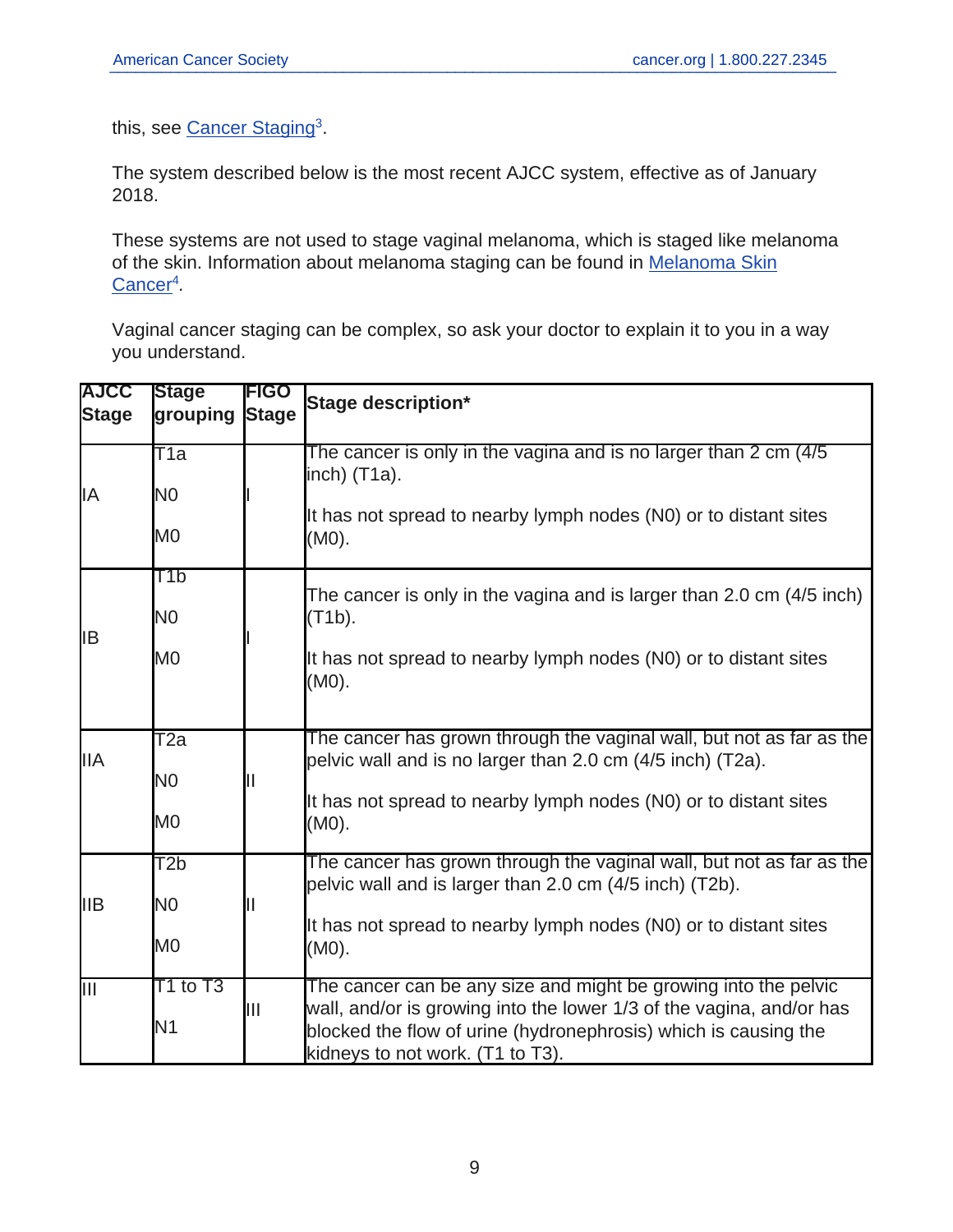|            | M0             |      | It has also spread to nearby lymph nodes in the pelvis or groin<br>(inguinal) area (N1) but not distant sites (M0).                          |  |  |  |
|------------|----------------|------|----------------------------------------------------------------------------------------------------------------------------------------------|--|--|--|
|            | OR             |      |                                                                                                                                              |  |  |  |
|            | T3             |      | The cancer is growing into the pelvic wall, and/or is growing into the<br>lower 1/3 of the vagina, and/or has blocked the flow of urine      |  |  |  |
|            | N <sub>0</sub> | Ш    | (hydronephrosis) which is causing the kidneys to not work. (T3).                                                                             |  |  |  |
|            | M0             |      | It has not spread to nearby lymph nodes (N0) or to distant sites<br>(M0).                                                                    |  |  |  |
| <b>IVA</b> | Τ4<br> Any N   | IIVA | The cancer is growing into the bladder or rectum or is growing out of<br>the pelvis $(T4)$ .                                                 |  |  |  |
|            | M0             |      | It might or might not have spread to lymph nodes in the pelvis or<br>groin (inguinal area) (Any N). It has not spread to distant sites (M0). |  |  |  |
| <b>IVB</b> | Any T          |      | The cancer has spread to distant organs such as the lungs, liver, or<br>bones. (M1). It can be any size and might or might not have grown    |  |  |  |
|            | Any N          | IVB  | linto nearby structures or organs (Any T).                                                                                                   |  |  |  |
|            | M1             |      | It might or might not have spread to nearby lymph nodes (Any N).                                                                             |  |  |  |

The following additional categories are not listed in the table above:

- TX: Main tumor cannot be assessed due to lack of information.
- **T0:** No evidence of a primary tumor.
- NX: Regional lymph nodes cannot be assessed due to lack of information.

# **Hyperlinks**

- 1. <www.cancer.org/cancer/vaginal-cancer/treating.html>
- 2. <www.cancer.org/cancer/cancer-basics/lymph-nodes-and-cancer.html>
- 3. <www.cancer.org/treatment/understanding-your-diagnosis/staging.html>
- 4. <https://www.cancer.org/cancer/melanoma-skin-cancer.html>

### **References**

American Joint Committee on Cancer. Vagina. In: AJCC Cancer Staging Manual.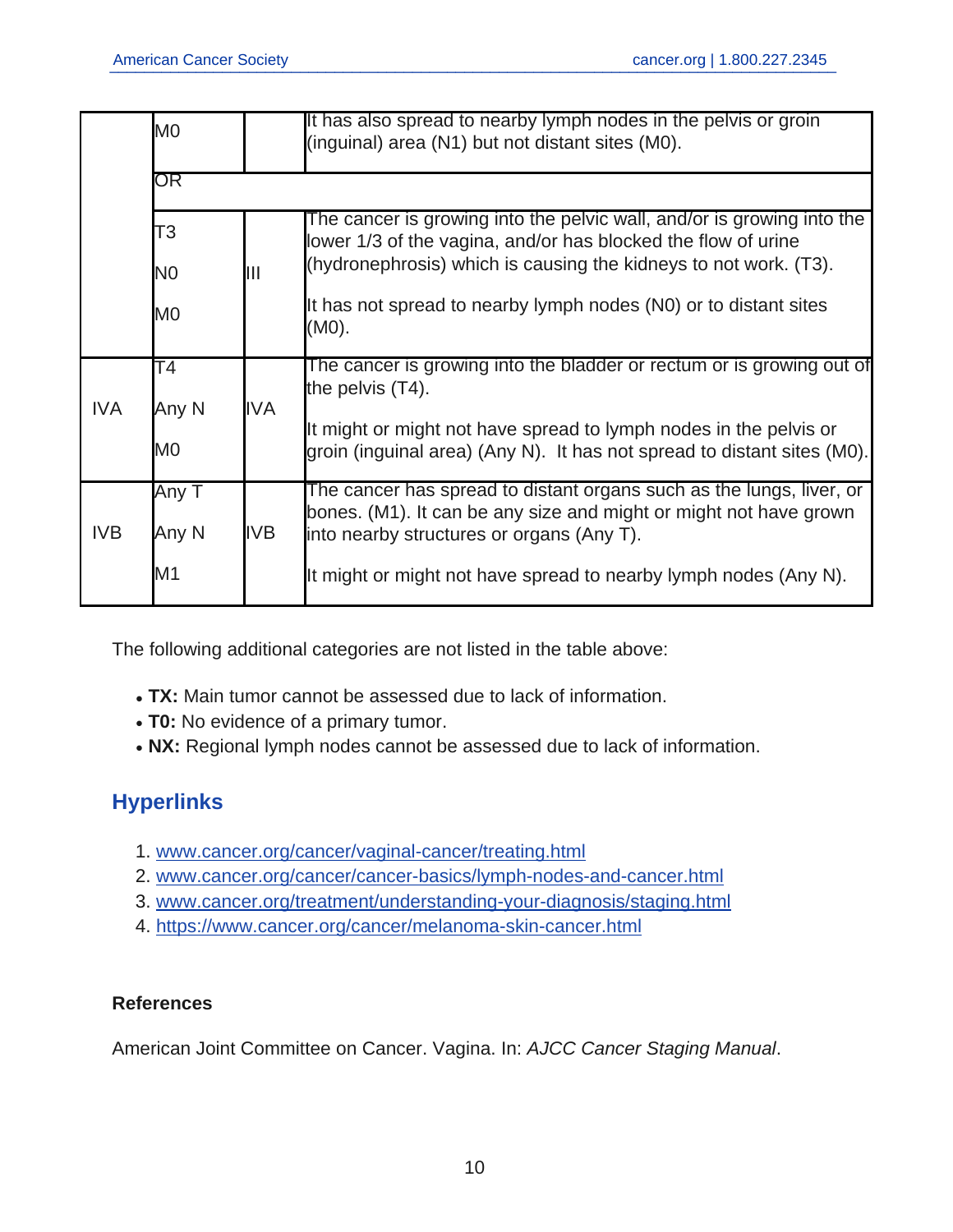8th ed. New York, NY: Springer; 2017:641-647.

See all [r](https://www.cancer.org/content/cancer/en/cancer/vaginal-cancer/references.html)eferences for Vaginal Cancer [\(www.cancer.org/cancer/vaginal](https://www.cancer.org/content/cancer/en/cancer/vaginal-cancer/references.html)[cancer/references.html\)](https://www.cancer.org/content/cancer/en/cancer/vaginal-cancer/references.html)

<span id="page-10-0"></span>Last Medical Review: March 19, 2018 Last Revised: March 19, 2018

# **Survival Rates for Vaginal Cancer**

Survival rates can give you an idea of what percentage of people with the same type and stage of cancer are still alive a certain amount of time (usually 5 years) after they were diagnosed. They can't tell you how long you will live, but they may help give you a better understanding of how likely it is that your treatment will be successful.

**Keep in mind that survival rates are estimates and are often based on previous outcomes of large numbers of people who had a specific cancer, but they can't predict what will happen in any particular person's case. These statistics can be confusing and may lead you to have more questions. Talk with your doctor about how these numbers may apply to you, as he or she is familiar with your situation.**

#### **What is a 5-year relative survival rate?**

A **relative survival rate** compares women with the same type and stage of vaginal cancer to women in the overall population. For example, if the **5-year relative survival rate** for a specific stage of vaginal cancer is 80%, it means that people who have that cancer are, on average, about 80% as likely as people who don't have that cancer to live for at least 5 years after being diagnosed.

#### **Where do these numbers come from?**

The American Cancer Society relies on information from the SEER\* database, maintained by the National Cancer Institute (NCI), to provide survival statistics for different types of cancer.

The SEER database tracks 5-year relative survival rates for vaginal cancer in the United States, based on how far the cancer has spread. The SEER database, however, does not group cancers by [FIGO or AJCC TNM stages](#page-7-0) (stage 1, stage 2, stage 3, etc.).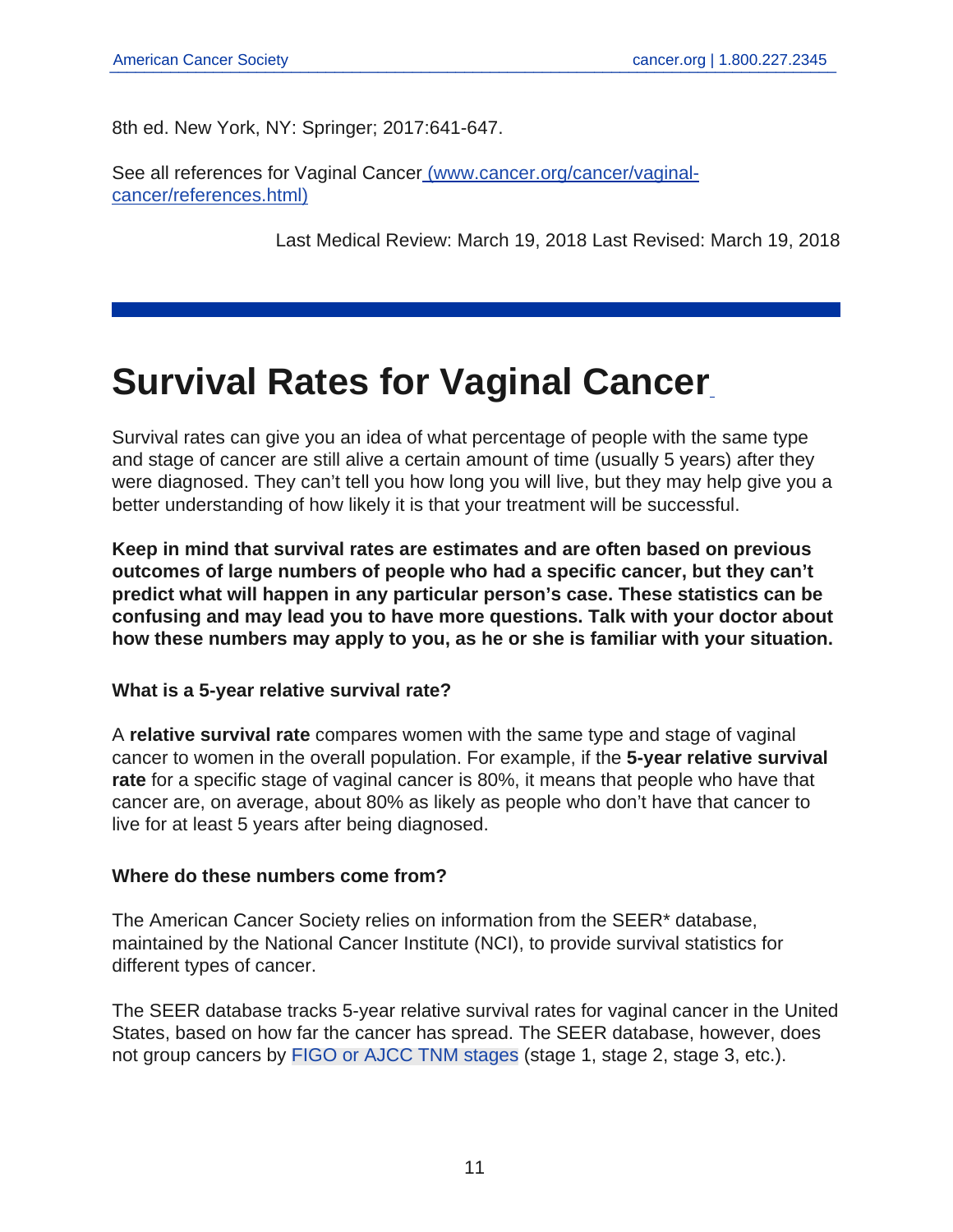Instead, it groups cancers into localized, regional, and distant stages:

- Localized: The cancer is limited to the vaginal wall.
- Regional: The cancer has spread through the vaginal wall to nearby structures or lymph nodes.
- Distant: The cancer has spread to distant parts of the body such as the lungs, liver or bones.

#### **5-year relative survival rates for vaginal cancer**

(Based on women diagnosed with vaginal cancer between 2008 and 2014.)

| <b>SEER Stage</b>        | 5-Year Relative Survival Rate |
|--------------------------|-------------------------------|
| Localized                | 66%                           |
| Regional                 | 51%                           |
| <b>Distant</b>           | 19%                           |
| All SEER stages combined | 47%                           |

#### **Understanding the numbers**

- **These numbers apply only to the stage of the cancer when it is first diagnosed.** They do not apply later on if the cancer grows, spreads, or comes back after treatment.
- **These numbers don't take everything into account.** Survival rates are grouped based on how far the cancer has spread, but your age, overall health, [type of](https://www.cancer.org/content/cancer/en/cancer/vaginal-cancer/about/what-is-vaginal-cancer.html) [vaginal cancer](https://www.cancer.org/content/cancer/en/cancer/vaginal-cancer/about/what-is-vaginal-cancer.html)<sup>1</sup>, how well the cancer responds to treatment, and other factors can also affect your outlook.
- **People now being diagnosed with vaginal cancer may have a better outlook than these numbers show.** Treatments improve over time, and these numbers are based on people who were diagnosed and treated at least five years earlier.

\*SEER= Surveillance, Epidemiology, and End Results

## **Hyperlinks**

1. <www.cancer.org/cancer/vaginal-cancer/about/what-is-vaginal-cancer.html>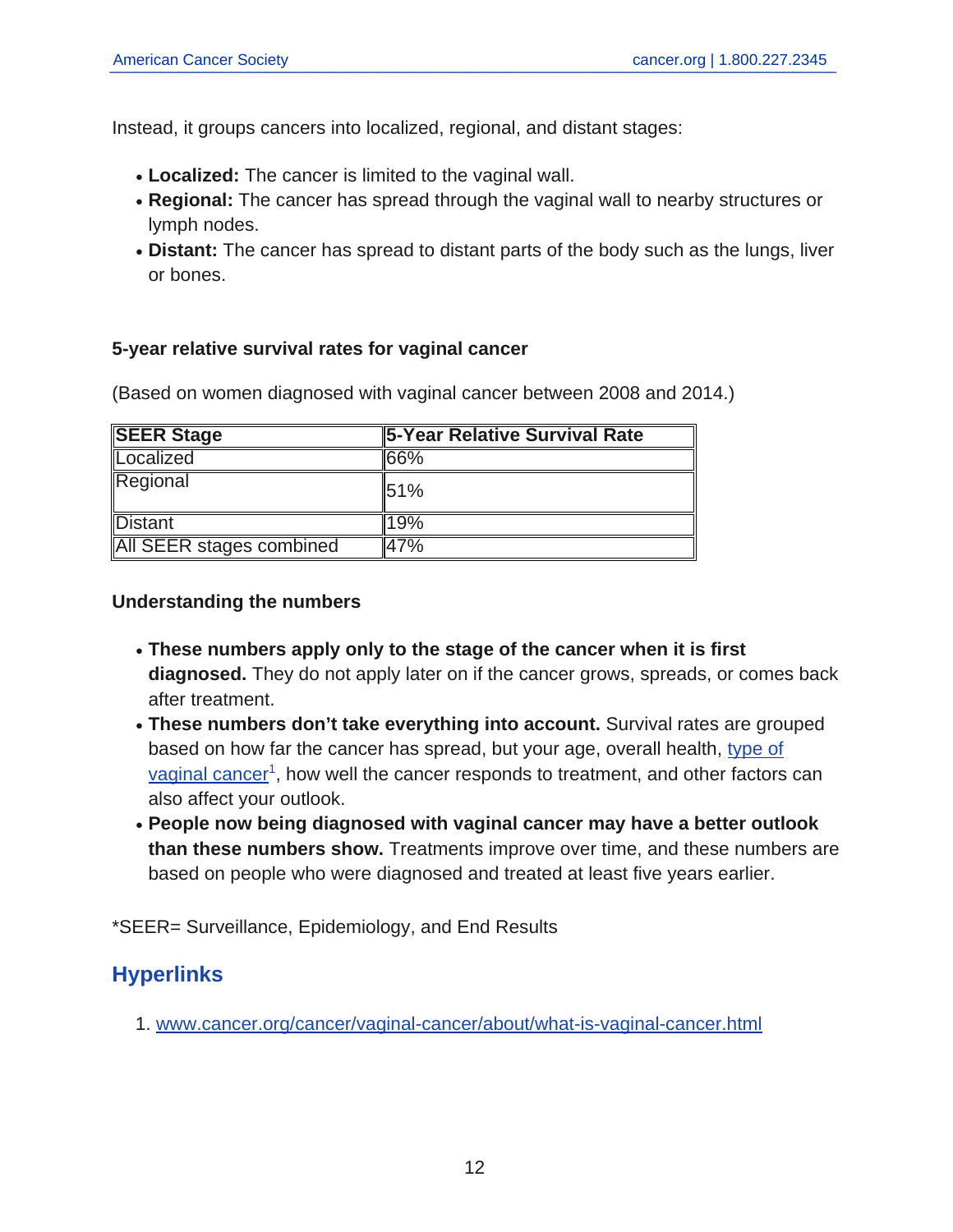#### **References**

Noone AM, Howlader N, Krapcho M, Miller D, Brest A, Yu M, Ruhl J, Tatalovich Z, Mariotto A, Lewis DR, Chen HS, Feuer EJ, Cronin KA (eds). SEER Cancer Statistics Review, 1975-2015, National Cancer Institute. Bethesda, MD, https://seer.cancer.gov/csr/1975\_2015/, based on November 2017 SEER data submission, posted to the SEER web site, April 2018.

See all [r](https://www.cancer.org/content/cancer/en/cancer/vaginal-cancer/references.html)eferences for Vaginal Cancer [\(www.cancer.org/cancer/vaginal](https://www.cancer.org/content/cancer/en/cancer/vaginal-cancer/references.html)[cancer/references.html\)](https://www.cancer.org/content/cancer/en/cancer/vaginal-cancer/references.html)

<span id="page-12-0"></span>Last Medical Review: March 19, 2018 Last Revised: February 28, 2019

# **Questions to Ask Your Doctor About Vaginal Cancer**

It's important to have honest, open talks with your cancer care team. They want to answer all of your questions, no matter how minor you might think they are. Here are some of the questions you might want to ask:

- $\bullet$  What [kind of vaginal cancer](https://www.cancer.org/content/cancer/en/cancer/vaginal-cancer/about/what-is-vaginal-cancer.html)<sup>1</sup> do I have?
- Has the cancer spread beyond my vagina?
- What's the [stage](#page-7-0) of the cancer? What does this mean to me?
- What [treatment choices](https://www.cancer.org/content/cancer/en/cancer/vaginal-cancer/treating.html)<sup>2</sup> do I have? What do you recommend? Why?
- What risks and side effects can I expect from treatment?
- Will I be able to have children after treatment?
- What should I do to be ready for treatment?
- Should I follow a special diet?
- Based on what you've learned about my cancer, what's my prognosis (chances of survival)?
- What are the chances my cancer will recur (come back) with the treatment plans we have discussed?
- How long will it take me to recover from treatment?
- Will I be able to have sex after treatment? What reconstructive surgery, if any, will I need?